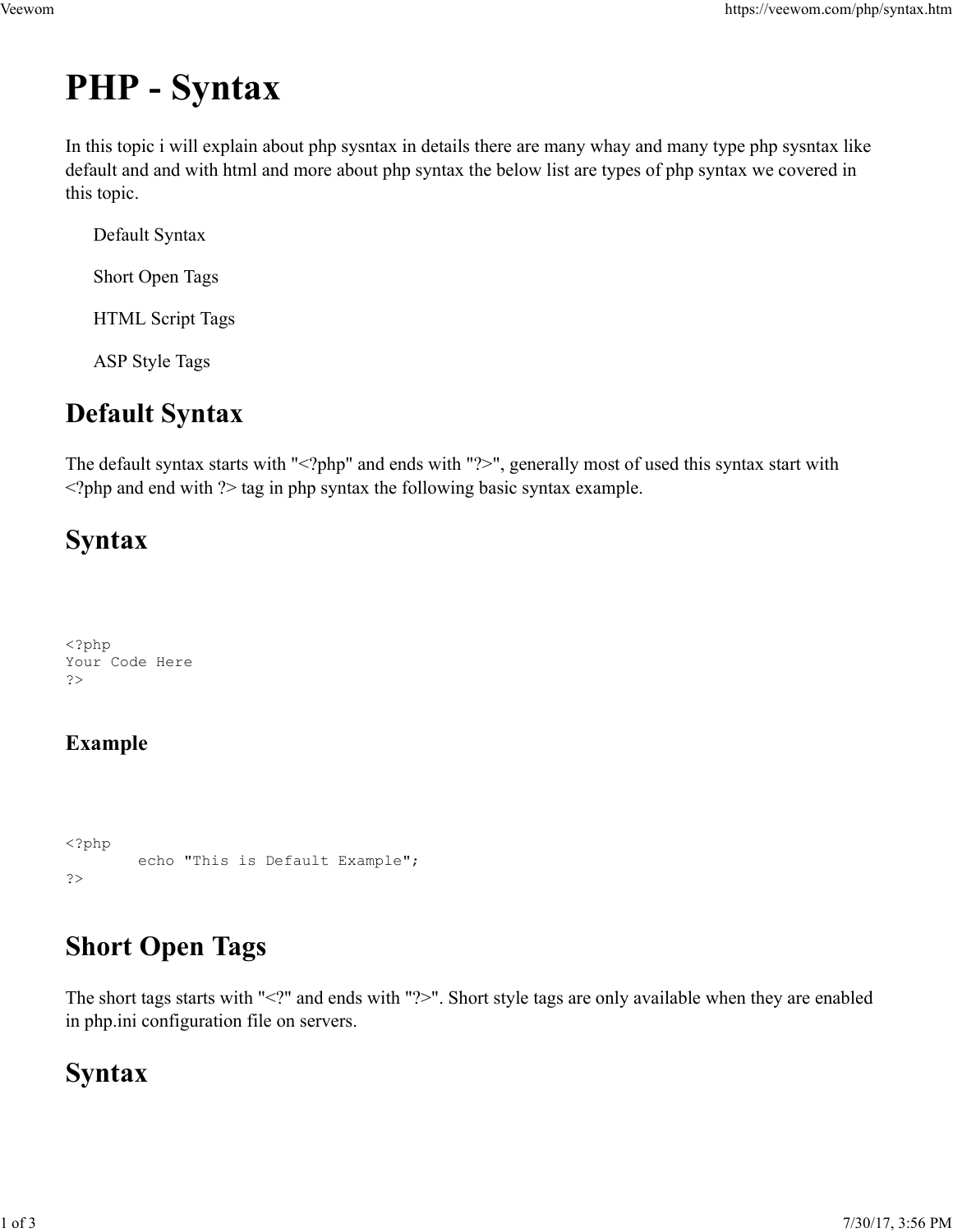```
\langle?
     Your Code Here
  ?>
Veewom https://veewom.com/php/syntax.htm<br>
Your Code Here<br>
?>
```
#### Example

```
\langle?
          https://vee<br>
echo "This is Short Open Tags Example";<br>
L Script Tags<br>
script Vaing bind script tag you can used <script language="php"> tag and write your c
?>
```
## HTML Script Tags

Write php script using html script tag.you can used <script language="php"> tag and write your code.

## Syntax

```
<script language="php">
       Your Code Here
</script>
```
### Example

```
<script language="php">
           echo "This is HTML Script Example";<br>The transmission of the HTML Script Example";<br>where \frac{1}{2} and \frac{1}{2}<br>is HTML Script Example";<br>\frac{1}{2}<br>\frac{1}{2}<br>\frac{1}{2}<br>\frac{1}{2}<br>\frac{1}{2}<br>\frac{1}{2}<br>\frac{1}{2}<br>\frac{1}{2}<br>\frac{1</script>
```
# ASP Style Tags

The ASP style tags starts with "<%" and ends with "%>". ASP style tags are only available when they are enabled in php.ini configuration file on servers. **ASP Style Tags**<br>
The ASP style tags starts with "%%" and ends with "%>". ASP style tags are only available when they are<br>
canabled in php.ini configuration file on servers.<br> **Syntax**<br>
<sup>26</sup><br>
<sup>2001</sup> code here<br>
<sup>25</sup><br>
<sup>2001</sup>

## Syntax

```
\langle \, \cdot \, \rangleyour code here 
\frac{1}{2}
```